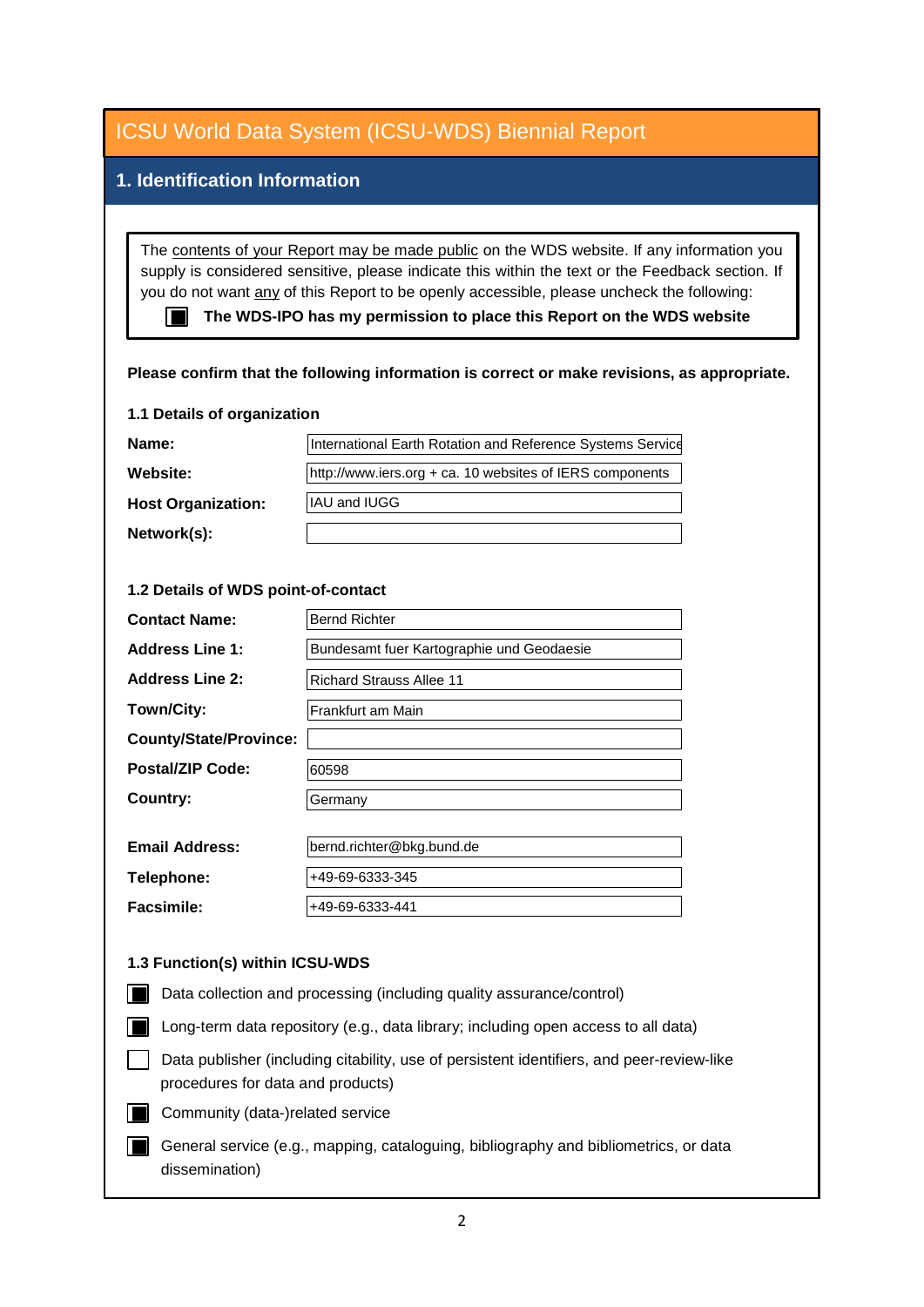# **2. Remit & Status**

#### **2.1 Please provide a short summary of the remit of your organization. [Max. ≈ 250 words]**

The IERS was established by the International Astronomical Union (IAU) and the International Union of Geodesy and Geophysics (IUGG). Its primary objectives are to serve the astronomical, geodetic and geophysical communities by providing the following: The International Celestial Reference System (ICRS) and its realization, the International Celestial Reference Frame (ICRF); The International Terrestrial Reference System (ITRS) and its realization, the International Terrestrial Reference Frame (ITRF); Earth orientation parameters required to study earth orientation variations and to transform between the ICRF and the ITRF; Geophysical data to interpret time/space variations in the ICRF, ITRF or earth orientation parameters, and model such variations; Standards, constants and models (i.e., conventions) encouraging international adherence.

A Retreat is held in regular intervals to verify the users' needs. Recommendations from the 2013 IERS Retreat are available at http://www.iers.org/Retreat2013.

Other IAG services (IDS, IGS, ILRS, IVS) cooperate with the IERS and serve as IERS Technique Centres, providing input data and expertise. The majority of users are operational ones or experts in geodesy, astronomy, navigation, geophysics, time services, and computer networks; there are also users from a broader public.

See also the reports of IDS, IGS, ILRS, and IVS for more information.

#### **Guidance**

- Include here
	- o The mission of your organization and its responsibilities
	- o Links to strategic documents/business plans for achieving this mission
	- o Any stakeholders, for example, data producers/depositors and user community(ies)

### **2.2 Please provide a short summary of the current status of your organization. [Max. ≈ 250 words]**

The IERS consists of the following components: 4 Technique Centres (IDS, IGS, ILRS, IVS), 6 Product Centres (Earth Orientation Centre, Rapid Service/Prediction Centre, Conventions Centre, ICRS Centre, ITRS Centre, Global Geophysical Fluids Centre with 4 Special Bureaus), 3 ITRS Combination Centres, Analysis Coordinator, Central Bureau, Directing Board, 4 Working Groups (WG on Site Survey and Co-location, WG on Combination at the Observation Level, WG on SINEX Format, WG on Site Coordinate Time Series Format).

The Directing Board consists of: Chair, Analysis Coordinator, two representatives from each Technique Centre (IDS, IGS, ILRS, IVS), one representative from each product centre and from Central Bureau, representatives of IAU, IAG/IUGG and GGOS.

Each IERS component is funded by its host organization, there is no central funding. Also the staff of each component is provided by its host organization.

About 4000 users are registered on mailing lists for bulletins and publications. www.iers.org has about 450,000 page accesses per months and about 19,000 downloads of products per month.

No major restructuring has been made during the last two years or is planned for the next two years. Discussions have started in 2013 about organizational changes on a long term, which depend on scientific progress on the combined derivation of products.

#### **Guidance**

- Give details on your
	- o Organizational structure, including the connections to your host organization
	- o Funding
	- o Staffing levels
	- o Usage statistics, for instance, number of national/international users or downloads
- In particular, please indicate any changes to the above over the last two years and whether any changes are anticipated to occur within the next two years.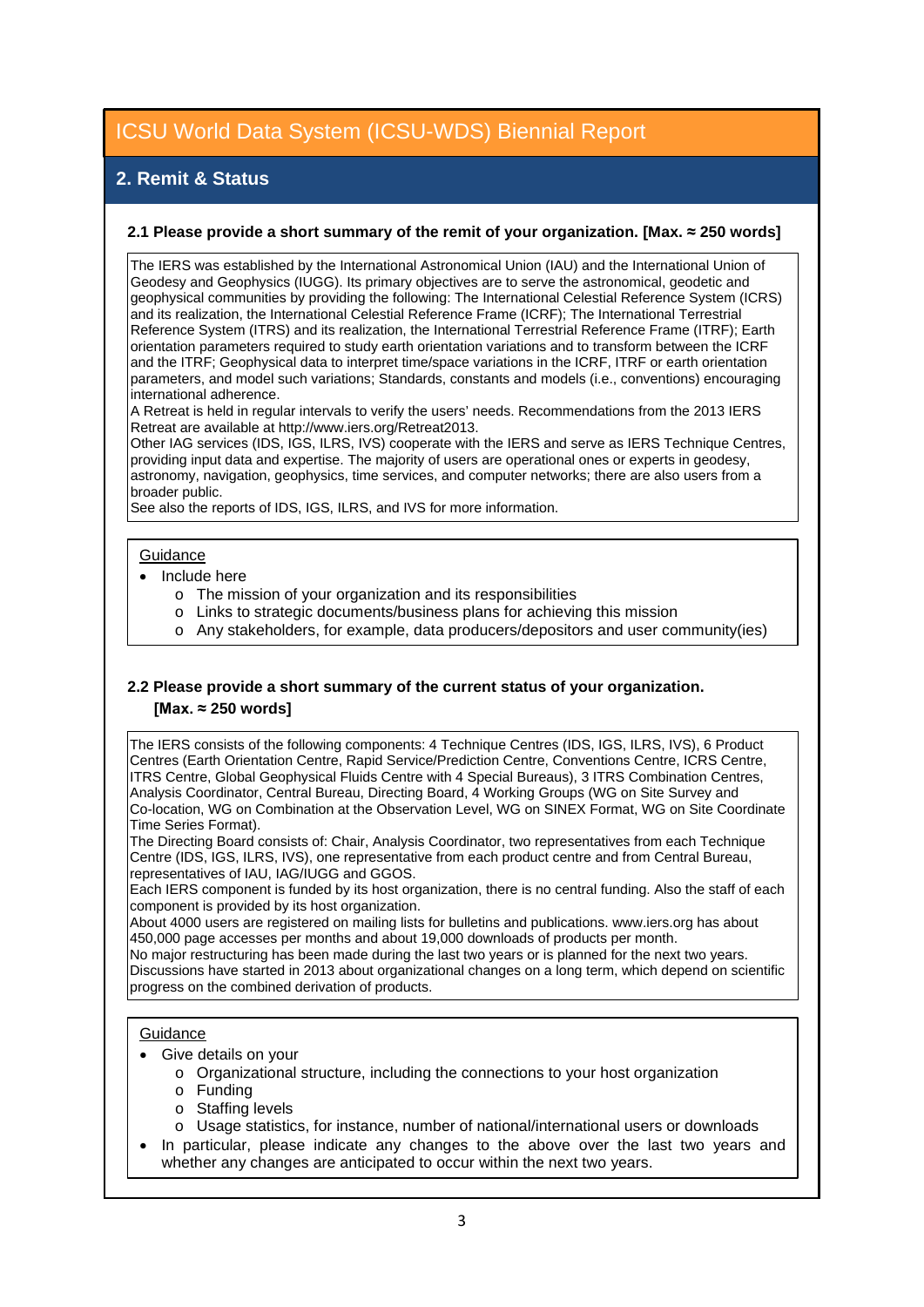## **3. Activities & Developments**

**Note: In this section, you may wish to cite other reports your organization has generated (e.g., annual reports), as deemed necessary. Please provide links to those reports here and reference them in your responses. [Free text]**

IERS Annual Reports: http://www.iers.org/AnnualReports

## **3.1 Please list any major conferences/meetings attended by your organization over the previous two years. [Max. ≈ 100 words]**

IERS officers took part and organized sessions in the following conferences: IAG Scientific Assembly 2013; EGU General Assemblies 2013 and 2014; AGU Fall Meetings 2013 and 2014; IAG Commission 1 Symposium 2014 on Reference Frames for Applications in Geosciences; Journées 2013 and 2014 "Systèmes de référence spatio-temporels"; several symposia and workshops of IDS, IGS, ILRS, and IVS; and others.

IERS itself organised the following meetings: IERS Workshop on Local Surveys and Co-locations (2013), IERS Retreat (2013) with invited experts, 4th Unified Analysis Workshop (2014).

### **3.2 Please list any major articles or research papers produced by your organization over the previous two years. [Max. ≈ 100 words]**

C. Bizouard, L. Zotov: Asymmetric effects on Earth's polar motion. Cel. Mech. Dyn. Astron. 116(2), 195-212 (2013); C. Bizouard et al.: Lunar influence on equatorial atmospheric angular momentum. J. Geophys. Res.: Atmospheres 119(21), 11,920-11,931 (2014); E. Saria et al.: A new velocity field for Africa from combined GPS and DORIS space geodetic Solutions. J. Geophys. Res.: Solid Earth 118(4), 1677-1697 (2013); P. Rebischung et al.: A collinearity diagnosis of the GNSS geocenter determination. J. Geodesy 88 (1), 65-85 (2014); F. Taris et al.: Optical monitoring of extragalactic sources for linking the ICRF and the future Gaia celestial reference frame. Astron. & Astrophys. 552, id.A98, 14 pp. (2013)

### **3.3 Please list any capacity building/training efforts by your organization over the previous two years. [Max. ≈ 100 words]**

Capacity building/training efforts for IERS staff are the responsibilty of the host organization of each component.

The ITRS Center organizes CATREF training courses at least once a year.

The ILRS held a "station clinic" on the last day of the 19th Int. Laser Workshop in Annapolis, MD, in Oct. 2014 to publicize the tools that are available to SLR practionners and analysts for improved operations and product development (cf. the ILRS report).

### **3.4 Please mention any engagement by your organization with ICSU research programmes [\(list available here\)](http://www.icsu.org/what-we-do/@@category_search?path=/icsu/what-we-do&Subject:list=International%20Research%20Collaboration) and with WDS (e.g., in Working Groups). [Max. ≈ 100 words]**

None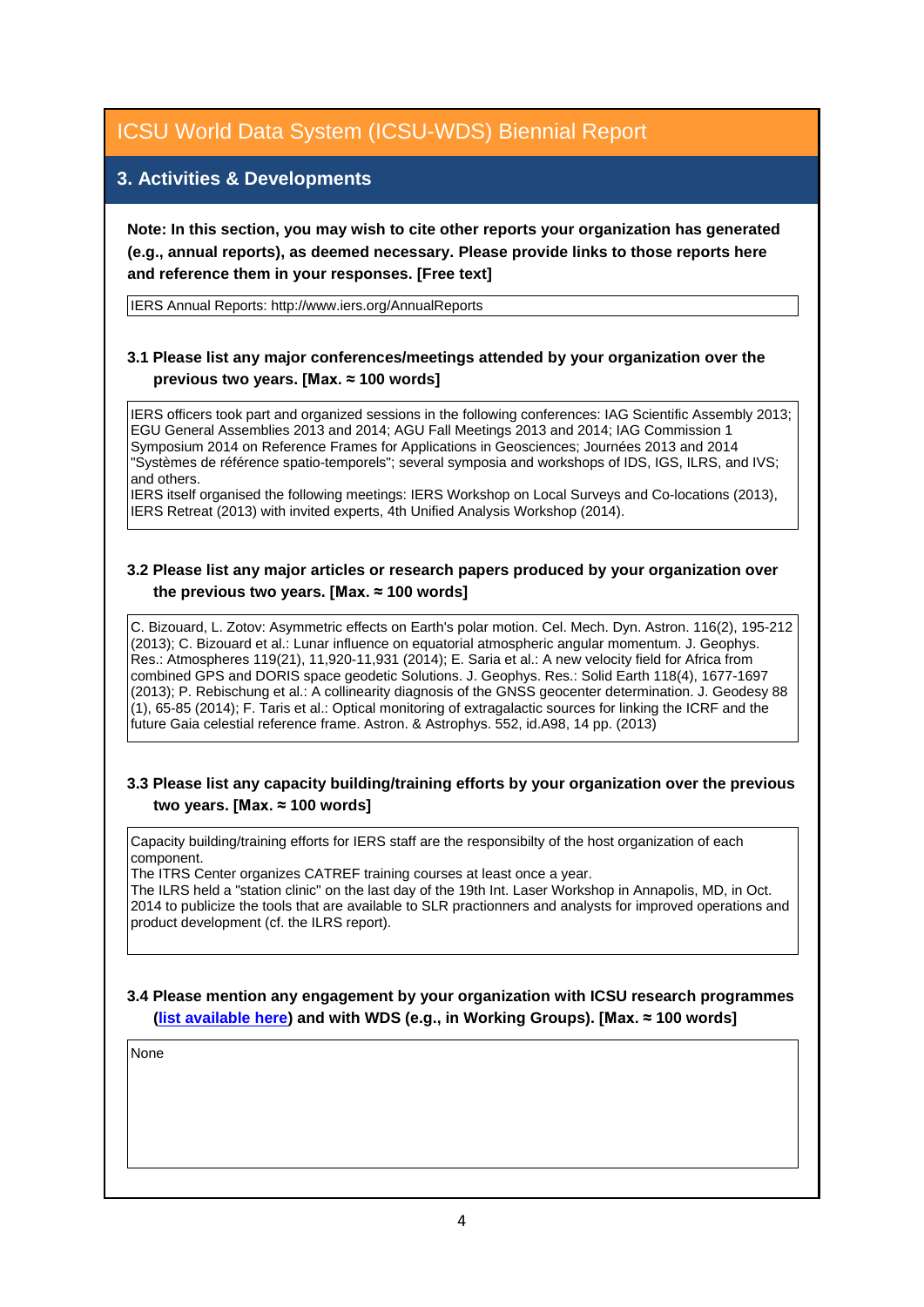# **3. Activities & Developments (Continued)**

## **3.5 Please give an overview of the status of any previously ongoing and new scientific and technological developments within your organization over the previous two years. [Max. ≈ 200 words]**

All IERS product centres, ITRS Combination Centres, working groups, and the Central Bureau are working on scientific, technological and software developments and upgrades on a permanent basis. They are too numerous to be listed here, details can be found in the IERS Annual Reports and their scientific publications. To name only a few: The Earth Orientation Center has developed a service providing official leap second information for automatic computer-based retrieval. The Rapid Service/Prediction Centre improved its transformation matrix calculator (a web-based product), providing both the transformation matrices as well as quaternion representations of the rotations between terrestrial and celestial reference frames. The Global Geophysical Fluids Center investigated a method of correcting co-ordinates after the observation adjustment for non-tidal atmospheric loading instead of versus using the loading model at the observation level in the data processing; this has the advantage of not requiring a full data reprocessing. The Central Bureau implemented a new system for data management and a new users' address management system.

See also the reports of IDS, IGS, ILRS, and IVS for information on their developments.

### **3.6 Please give an overview of any new data, products, and services offered by your organization over the previous two years. [Max. ≈ 200 words]**

No new IERS products have been introduced over the last two years.

New IERS data (i.e. product versions) are being issued regularly, in some cases irregularly, with intervals from 6-hourly over daily, weekly, and monthly updates to several years.

IERS components assist and answer users, when requests are received, on questions related to IERS products and their best usage.

The ITRS Center maintains the ITRF database and website continuously, e.g. for new space geodesy stations, and DOMES identification assignments, and makes publicly available site information to the ITRF users.

Since May 2014, the Central Bureau offers an interactive IERS Plot Tool.

See also the reports of IDS, IGS, ILRS, and IVS for information on their data and products.

### **3.7 Please give an overview of any new standards or best practices adopted by your organization over the previous two years. [Max. ≈ 200 words]**

The IERS Conventions 2010 (http://www.iers.org/Conventions) are permanently being updated, with a working version available at http://tai.bipm.org/iers/convupdt/convupdt.html.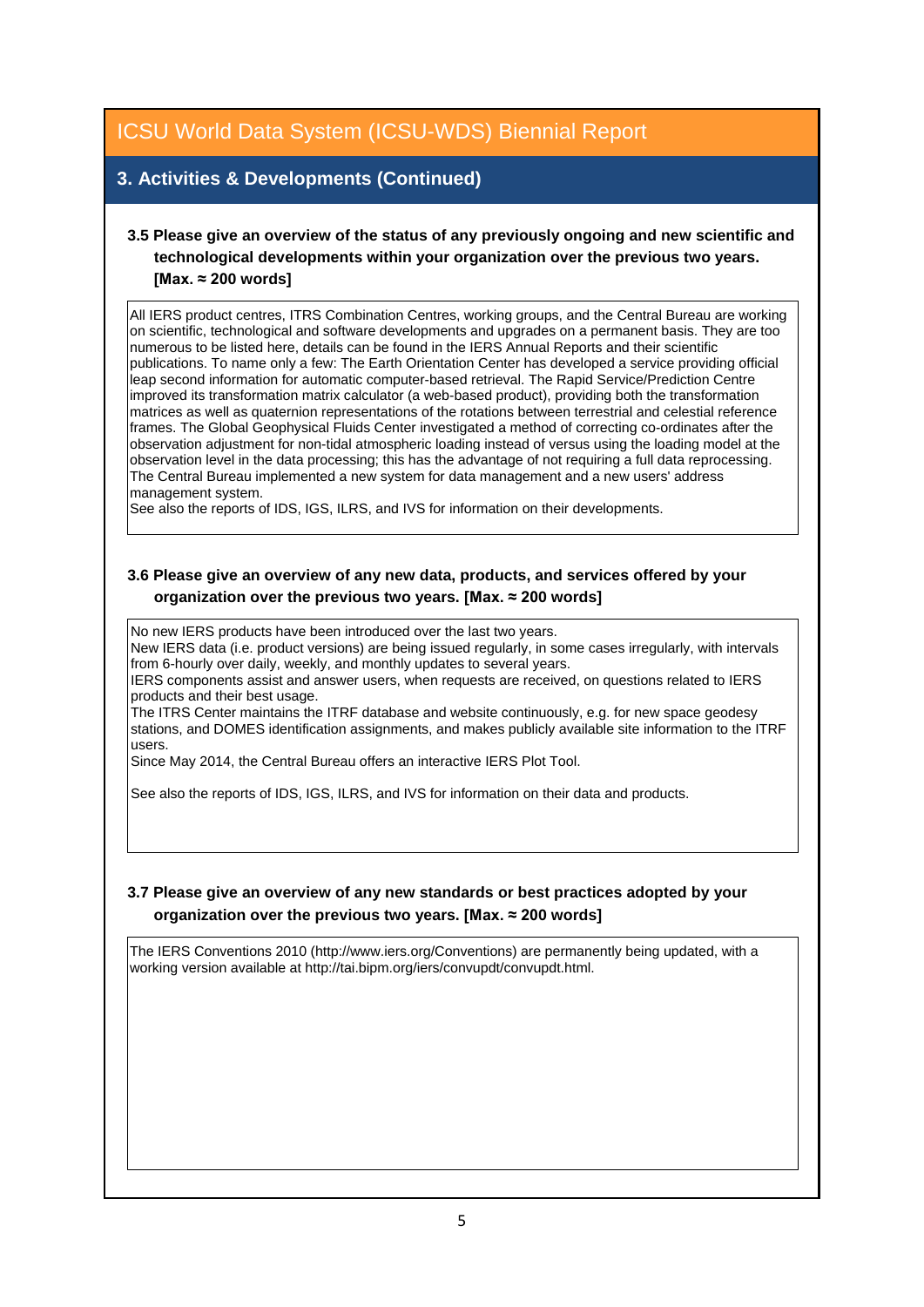## **4. Assessment & Accreditation**

**4.1 Please supply details of any formal assessment or accreditation your organization has undergone within the last two years (other than WDS certification). [Max. ≈ 100 words]**

An IAG Service Assessment was started in September 2014 and is under way.

#### **Guidance**

• An assessment or accreditation should ideally be performed by external body, for example, the Data Seal of Approval, an umbrella organization (network), or certification under ISO 9001. However, it may also include the adoption of an internal Quality Management System/Framework without official ISO 9001 certification. If your organization has a documented Quality Manual, please mention this and attach it to your report.

**4.2 Please list any changes within your organization related to its accreditation as a WDS Member. In particular, please refer to any feedback given by the Reviewers of your organization's application on WDS criteria that required future clarification or improvement. [Max. ≈ 450 words]**

None